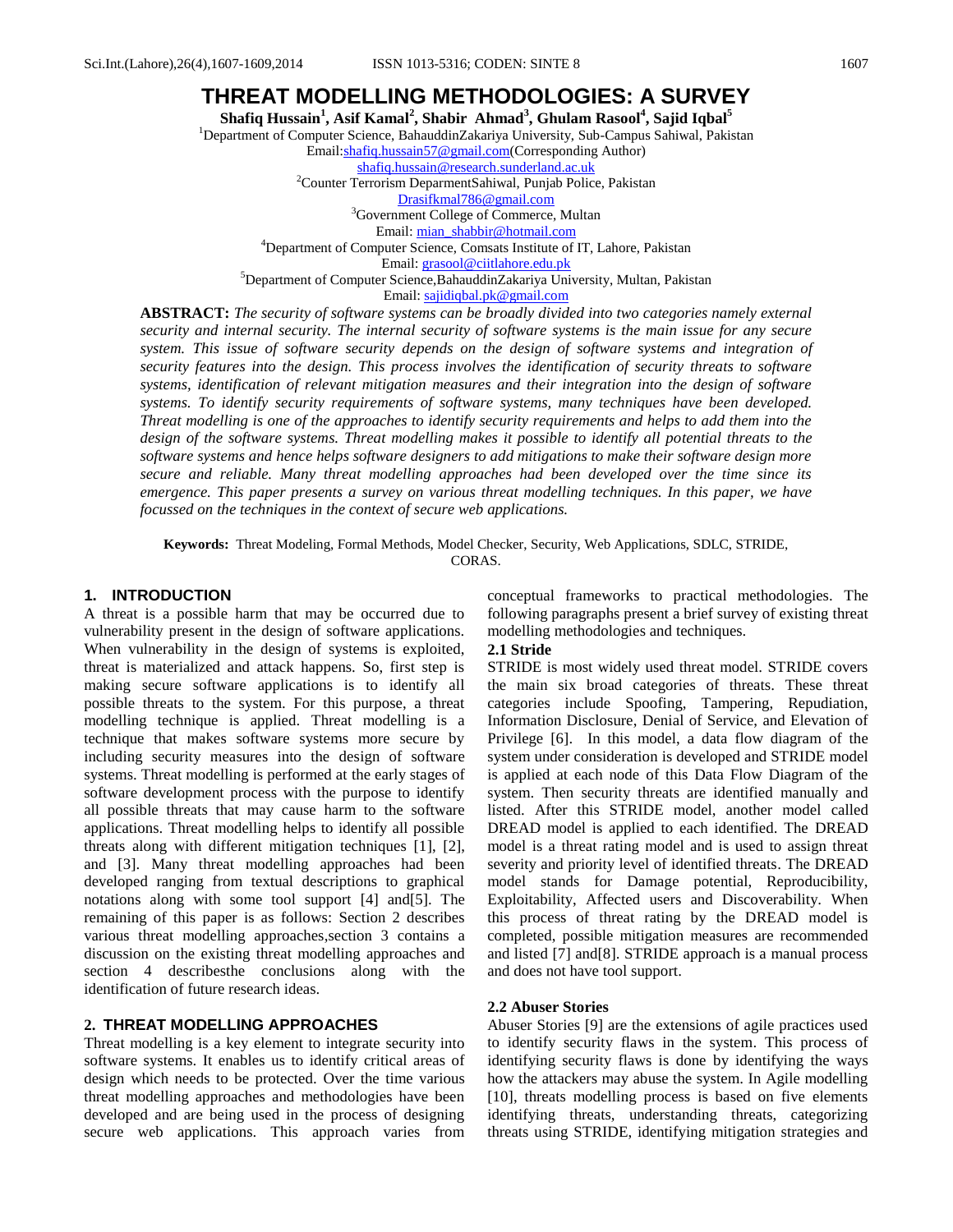testing. Abuse cases are designed to launch an attack on the system and identifying the attack paths of the system. All the work in this process is manual without the support of any automated tool.

#### **2.3 Stride Average Model**

STRIDE Average Model [11,12,13] is an enhanced model of STRIDE model. In this model, software systemsare divided into five categories based on the application and the environment in which these systems will operate. These systems are then rated according to the category of the application. Then information criticality is determined based on the information and data the application will deal. Required controls are identified and STRIDE average is calculated. At the end potential security risk is calculated. All work is a manual process without the support of any automated tool.

### **2.4 Attack Trees**

Threat modelling using attack trees [13, 14, 15,16] is another methodology used to model threats to software systems. A tree structure is used to represent attack against a system where goal is at the root node and different ways of achieving that goal are the leaf nodes. Each node becomes a sub goal, and children of that node are the ways to achieve that sub goal. OR nodes are used to represent alternatives and AND nodes are used to represent different steps toward achieving the same goal. After the tree is built different values can be assigned to the leaf nodes and these values are used to calculate the security of the goal. These values are totally dependent on the security expert and system engineer. The assignment of values is a manual process. The otherattributes such as time required completing a step, operational expense, expertise required to launch an attack etc. can also be added to attack trees. This approach has a support of an automated tool called SecureI Tree [17] developed by Amenaz Technologies. This is a graphical tool to model attack trees and it is based mathematical attack tree model. Mathematical algorithms are used to calculate the security risks. SecureI Tree has been used successfully in many applications such as buildings, pipelines and electrical transmission lines.

# **2.5 Fuzzy Logic**

The fuzzy logic-based threat modelling [18] technique is based on the fuzzy set theory. In this technique, the STRIDE model is used as a basis for determining the input variables. The input variables determined by using the STRIDE model are passed to fuzzy inference engine. The fuzzy inference engine then generates a list of associated threats as output. This approach has a tool support called MATLAB fuzzy logic toolsetto automate the process to identify security threats.

# **2.6 SDL Threat Modelling Tool**

SDL Threat Modelling Tool [19], [20] and[21] and Application Threat Modelling (TAM) Tool [14] developed by Microsoft are based on the STRIDE model and the DREAD model. In SDL tool and TAM tool, a Data Flow Diagram of the system under consideration is developed. This Data Flow Diagram is then passed as input to these tools. These threat modelling tools then generates reports describing all the possible threats to the system. In addition to this threat report, relevant mitigation measures are also identified.

### **2.7 T-MAP**

T-MAP is a quantitative threat modelling method which quantifies security threats by calculating the severity weights of attack paths and is used for Commercial Off The Shelf (COTS) systems. T-MAP can tell to the management how cost effective the patching etc is. The attack path model is developed by using UML class diagrams [22]. For each step, there are four class diagrams, access class diagram, vulnerability class diagram, target asset class diagram and affected value class diagram. T-MAP has support of an automatic tool called Tiramisu. The Tiramisu tool takes three inputs: the general vulnerability information, an organization's IT infrastructure information, and how an organization's business values depend on its IT infrastructure. It calculates a complete list of associated Attack Paths, and outputs the overall threats in terms of the total weights of Attack Paths. At the core of Tiramisu is Automated Data Collection Engine which collects latest published vulnerability reports from CERT/CC, NIST, SANS, Security Focus, Symantec and Microsoft automatically, formats them and populates the Data Storage and Management layer [23] and[24].

# **2.8 CORAS**

CORAS [25]and [26] is a graphical threat modeling and specification language. It is based on UML. By using CORAS undesirable behaviors are documented in the form of threat scenarios. The CORAS profile offers specialized use case diagrams for modeling threats and unwanted behaviors. CORAS also has a tool support called diagram editor. The diagram editor is just diagram tool to draw threat scenarios and has no analysis facilities. CORAS is based on Australian Risk Management Standard AS/NZS 4360:2004. Threat modeling by CORAS is based on these five activities: Establish the context, Identify risks, Analyze risks, Evaluate risks and Treat risks.

# **3. DISCUSSIONS**

The following table describes a summary of threat modelling methodologies currently being used in industry and academia. Threat modelling is relatively a new field. Only few approaches are currently in practice. Majority of the above described threat modelling tools and approaches are based on STRIDE model and DREAD model. Only few threat modelling approaches have support of an automated tool. The tools are just for drawing purposes for threat scenarios. These tools do not provide a rigorous approach for threat analysis. For more rigorous analysis of threat modelling and security risks to software applications, formal methods based threat modelling tools are need.

| <b>Methodology</b>    | <b>Secure</b> | <b>Tool</b> | <b>Web Apps</b> |
|-----------------------|---------------|-------------|-----------------|
| <b>STRIDE</b>         |               |             |                 |
| <b>Abuser Stories</b> |               |             |                 |
| <b>STRIDE</b>         |               |             |                 |
| <b>Attack Trees</b>   |               |             |                 |